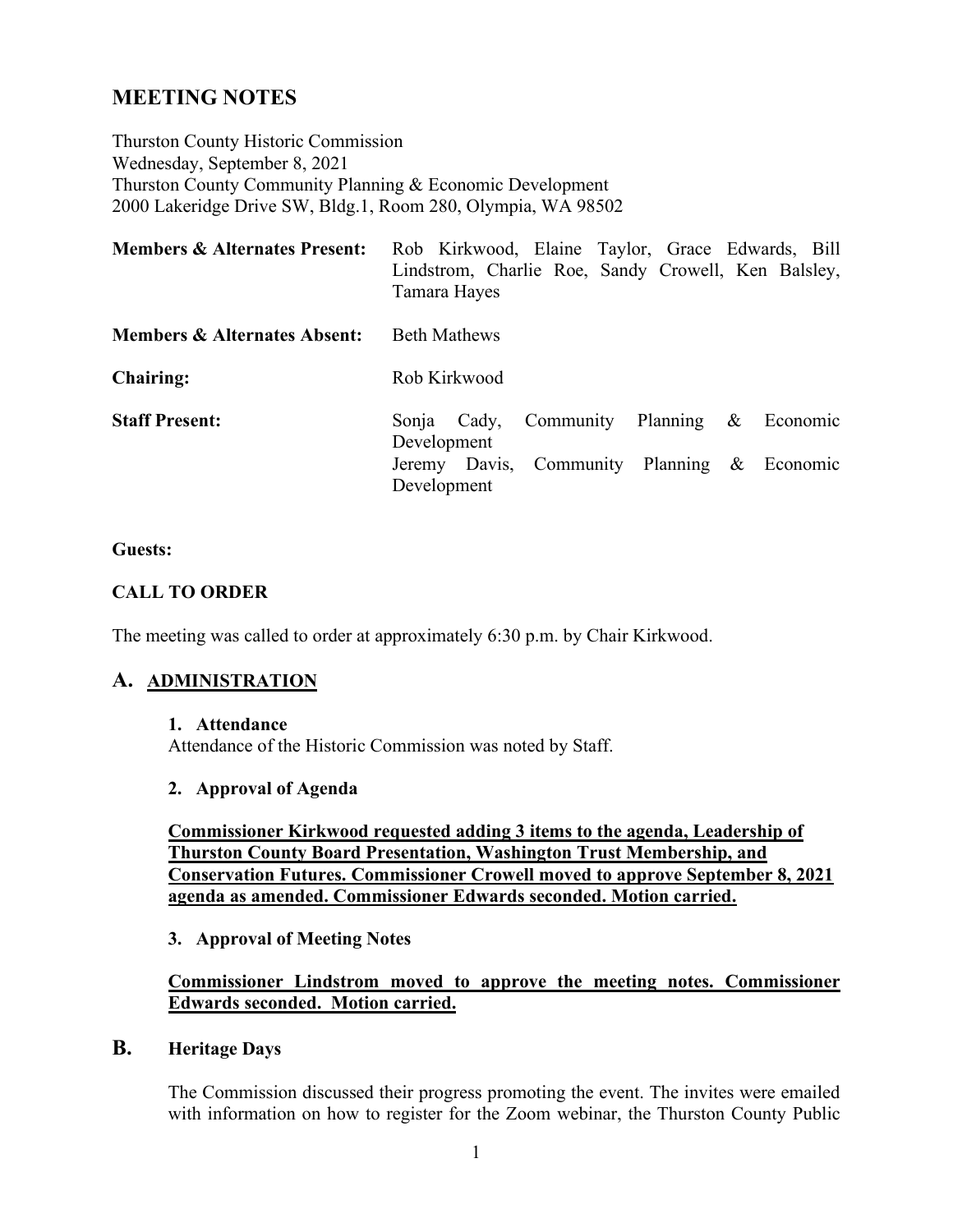Information Officer will be releasing a news release and posting the invitation to the County's social media pages. The subcommittee will meet next week to discuss the agenda and PowerPoint presentation of Heritage Grant Program recipients.

## **C. History Book Report**

Gorham printing received payment from the County and are doing a final review prior to approval. Printing should begin shortly. Staff will update the book contract with Olympia Historical Society and Bigelow House Museum and bring it before the Board of County Commissioners.

## **D. RAC Interpretive Panels Update**

Commissioner Lindstrom informed the Commission that members of the subcommittee will be meeting with members of the Lacey Historic Commission and the City of Lacey on September  $10<sup>th</sup>$  to discuss each parties role and responsibilities for the project.

## **E. Plaques**

Commissioner Kirkwood will review the draft application prepared by Mr. Davis prior to the County PAO's review. Staff gave a brief overview of the qualifications to apply for a historic plaque. Commissioner Hayes suggested to include guidance on plaque placement in the application. Staff will also research whether the County is able to sell plaques if Historic Register property owners do not want to be on a waiting list.

## **F. Leadership of Thurston County Board Presentation**

Commissioner Crowell agreed to give a presentation on the history of Thurston County at the Thurston County Leadership Board on September 17<sup>th</sup>. Commissioner Crowell asked if any other Commission members would like to assist in the presentation, Commissioner Balsley volunteered.

## **G. Washington Trust for Historic Preservation Membership**

Commissioner Kirkwood would like to apply for membership to the Washington Trust for Historic Preservation. Staff will look into this request.

## **H. Conservation Futures**

The Commissioners who had volunteered to participate in the Thurston County Conservation Futures are unable to attend. Commissioner Hayes has offered to take their place and attend the September  $15<sup>th</sup>$  meeting.

## **I. Staff Updates**

The Board of County Commissioners has been reviewing the requirements, guidelines, and rosters of all the County boards and Commissions. Staff will be reviewing County codes and may have the potential to lessen the requirements for appointment.